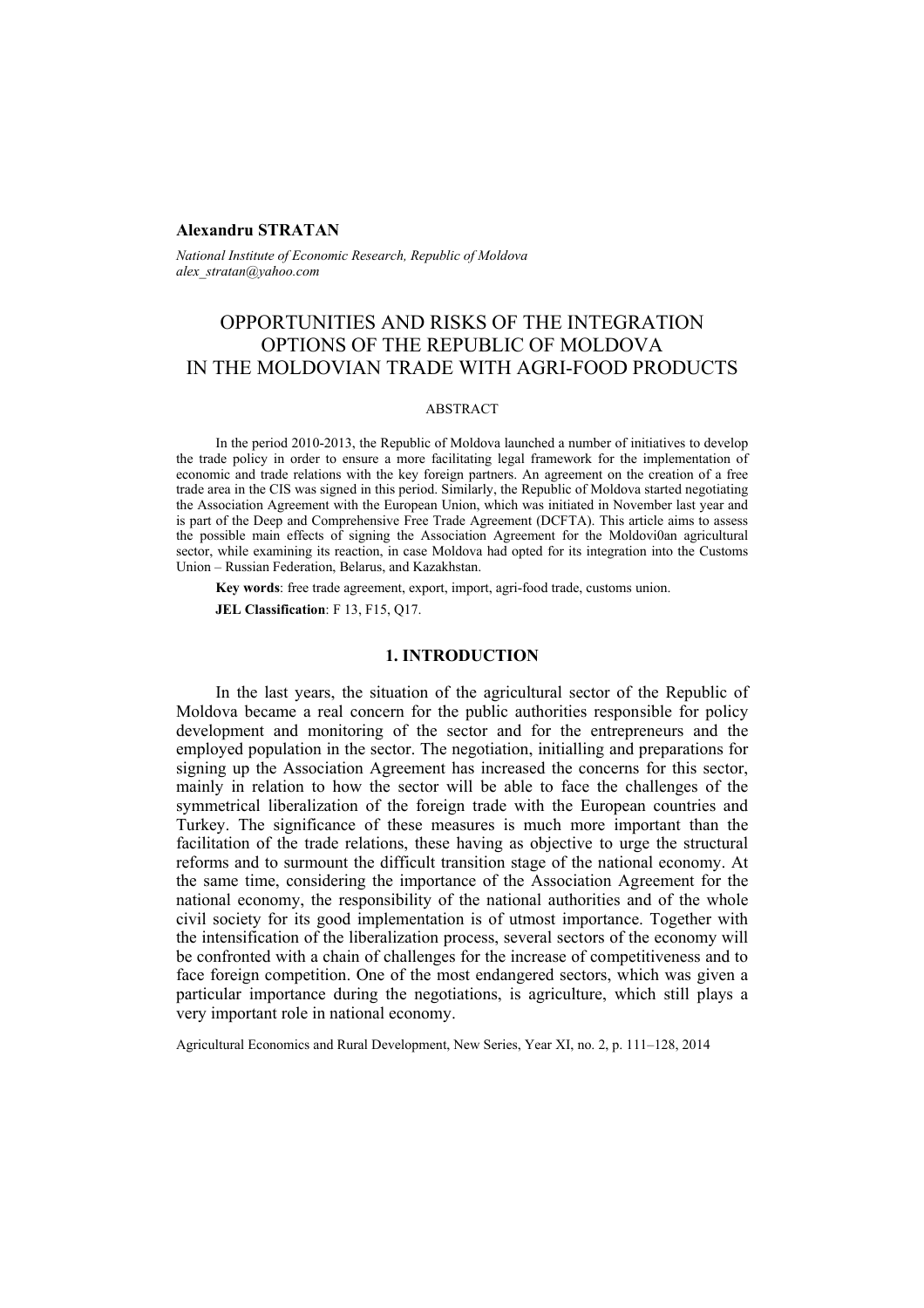## **2. STATE OF KNOWLEDGE**

Taking into account the object of the present study, it is very important to understand the difference between a Free Trade Agreement (FTA) and a Customs Union (CU).

The free trade agreement is a preferential trade agreement, representing one of the early forms of economic integration. This can involve two or more partners who commit themselves to remove the tariff barriers and a large part of the nontariff barriers in the mutual trade, while maintaining their autonomy in designing the customs tariff applied in the relation with the third countries (*WTO Glossary*) as well as promoting other trade policy aspects, including the participation in other integration forms.

The trade union presupposes a higher integration level compared to FTA. Besides the full removal of tariff and non-tariff barriers in trade, the participants in the agreement participants, who usually are geographically adjacent countries, also adopt a common customs tariff, reaching a consensus with regard to the degree of all sectors protection. Therefore, the negotiation and implementation of a customs union implies increased efforts as regards time, financial resources, as well as political concessions. Joining a CU, a state largely loses its autonomy in the design of its trade policy (Chauffour, Maur, 2011).

The Republic of Moldova was included on the EU list of the countries benefiting from preferences ever since the mid-1990s, and since 2008 it has enjoyed autonomous trade preferences. At the same time, the opportunities provided by this system are not fully exploited according to the existing potential, and the quotas provided for a great part of the agri-food products are not fully used, except for some tariff positions such as maize, wheat, barley, wines. Moreover, some products such as those of animal origin cannot be exported on this market (Chistruga, Clipa, Fala, 2010).

# **3. MATERIAL AND METHOD**

The goal of the study consists of the evaluation of the main effects that signing up the Association Agreement would have on the Moldovan agricultural sector, and at the same time it examines its reaction, in the case in which the Republic of Moldova would have opted for its integration into the Customs Union – the Russian Federation, Belarus, and Kazakhstan. In the investigation process the following methods were used: the statistical method, which presupposed the research on a great number of observations; the analysis of the growth rate of the economic indicators; the theoretical synthesis, formulation of rationale. The information was collected from the data sources of the World Bank, World Trade Organization, UNCTAD, WITS, the National Statistics Office of the Republic of Moldova.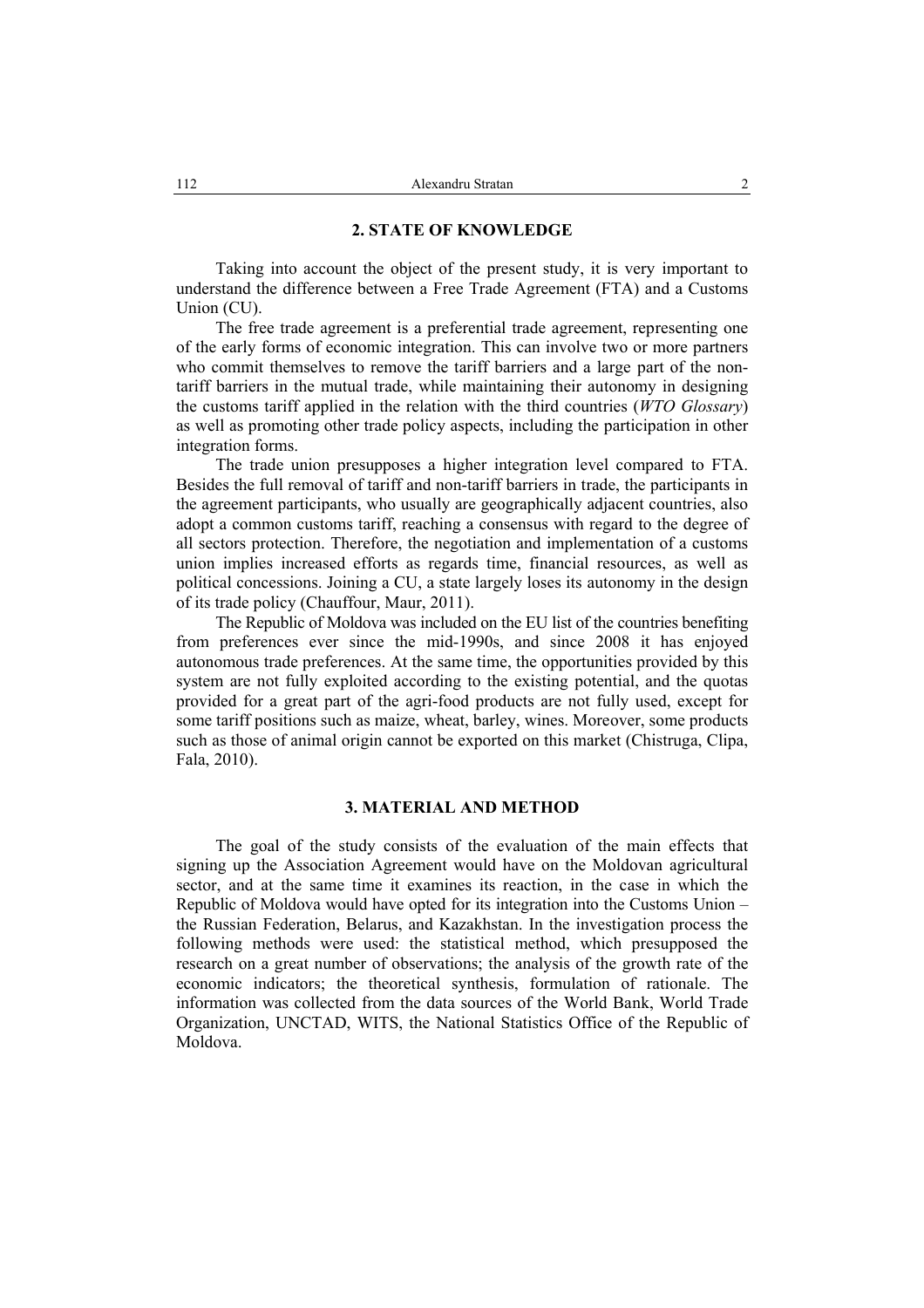## **4. RESULTS AND DISCUSSIONS**

The agri-food sector traditionally plays a special role in the negotiation of preferential trade agreements. This fact can be explained by the public authorities' concern for the country's food security, the rural population's welfare and, mainly in the developed countries, the impact that the import of certain agri-food products could have on consumers' security.

In the Republic of Moldova, the situation is quite challenging. Compared to other countries in the region, the agricultural sector contribution to GDP increase is significant. According to the National Statistics Office, in the year  $2011<sup>1</sup>$ , the share of the agricultural sector (the value added) in GDP exceeded 12% of GDP, and the food and beverages industry represented about 4.5% of GDP and more than a quarter of the created value added in the industry. The value added in industry was lower than that in agriculture, at about 11.4% of GDP.



Figure 1. The share of the agricultural sector in GDP and the value added per capita created in the sector, 2011.

The agricultural sector contribution to GDP increase in the Republic of Moldova is quite significant, although it decreased in the last years. At the same time, as shown by the data in Figure 1, despite the high share in GDP, compared to the Central and Eastern European countries, the value added created in this sector per capita in the Republic of Moldova is obviously lower. Given the still high share of the agricultural sector in GDP, in the Republic of Moldova a moderate, positive correlation between the increase of the value added in agriculture and GDP increase (Figure 2) can be noticed. The correlation coefficient between these two variables was 0.57 in the period 2007-2012.

 $1$  We took into consideration the last year for which annual data are available on the resources for GDP formation, and the agricultural sector was not affected by natural disasters.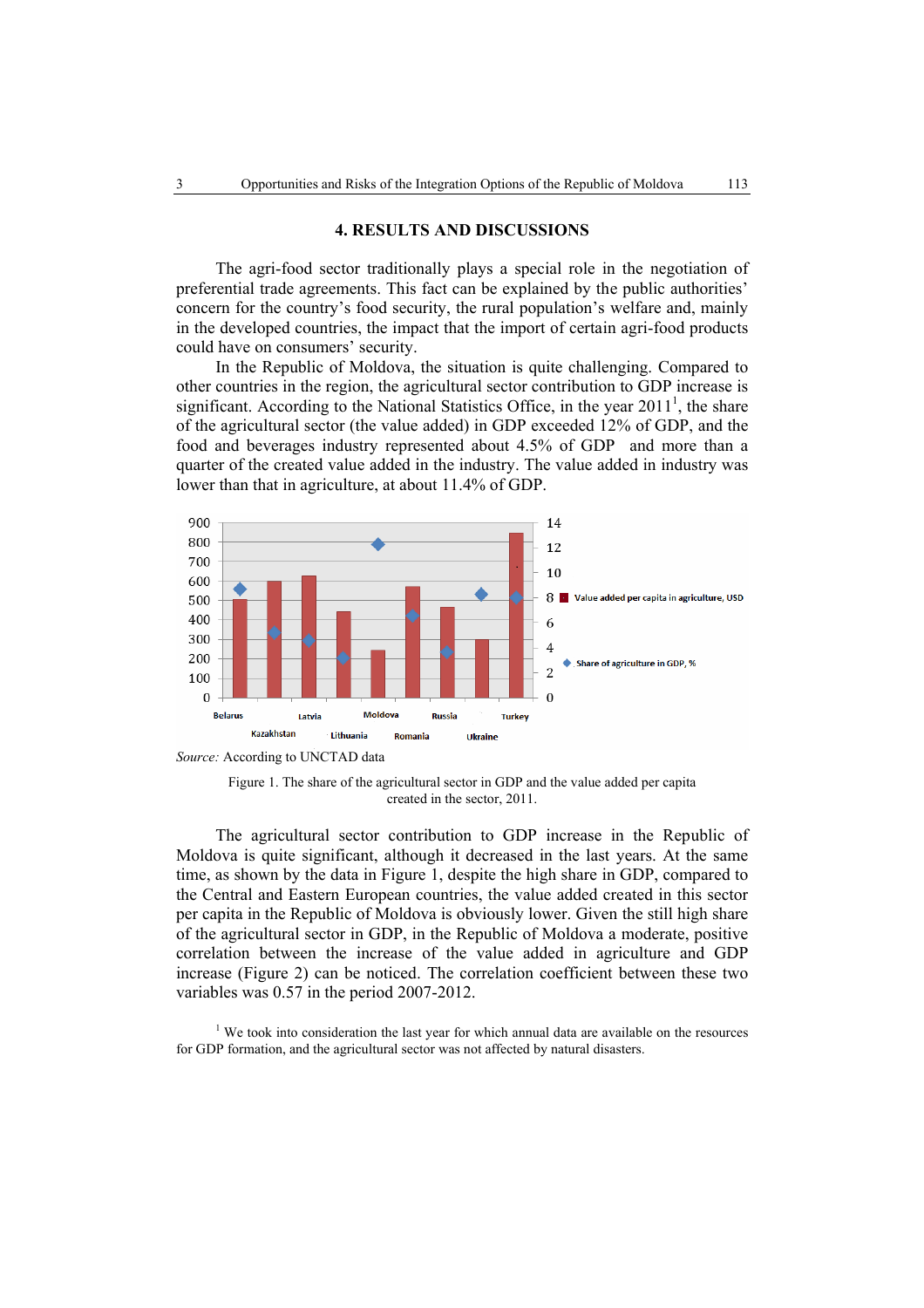Agriculture represents an important source of existence for the population in the rural area. According to the data of the year 2012, around 18.8% of incomes come from the remunerated individual activity, 20.8% from remittances, 22.5% from social security payments (pensions, child allowances, indemnities and social aid) and around 28.6% from wages. In this context, it must be mentioned that 48% of the active population in the rural area is working in agriculture, which represents more than one quarter of the employed population at country level (26.4%).



*Source:* According to data of the National Statistics Bureau of the Republic of Moldova

At the same time, the agricultural sector in the Republic of Moldova is facing a series of constraints. In the last years, this experienced a noticeable degradation, while its structural deficiencies make it extremely vulnerable to the sudden changes of the natural and weather conditions, which became quite frequent in this period. According to the World Bank data, by regions, the Republic of Moldova is among the countries with the smallest labour productivity level (Table 1).

*Table 1*  Labour productivity in agriculture

|                                              | ЕU      | Romania   Turkey |        | <b>RM</b> | <b>Russian</b><br>Federation | Kazakhstan   Belarus |        |
|----------------------------------------------|---------|------------------|--------|-----------|------------------------------|----------------------|--------|
| Labour productivity,<br>$USD (2005 = 100\%)$ | 18380.4 | 8067.8           | 6597.8 | 1884.3    | 5968.6                       | 3532.5               | 7845.5 |

*Source:* According to World Bank data

Quantified as ratio of the value added per worker, expressed into US dollars in 2005 prices, the labour productivity in the sector was of 1884.3 USD, much lower than that of the countries in the region and the European average.

Figure 2. Evolution of the value added in the agricultural sector,  $2005 = 100\%$ .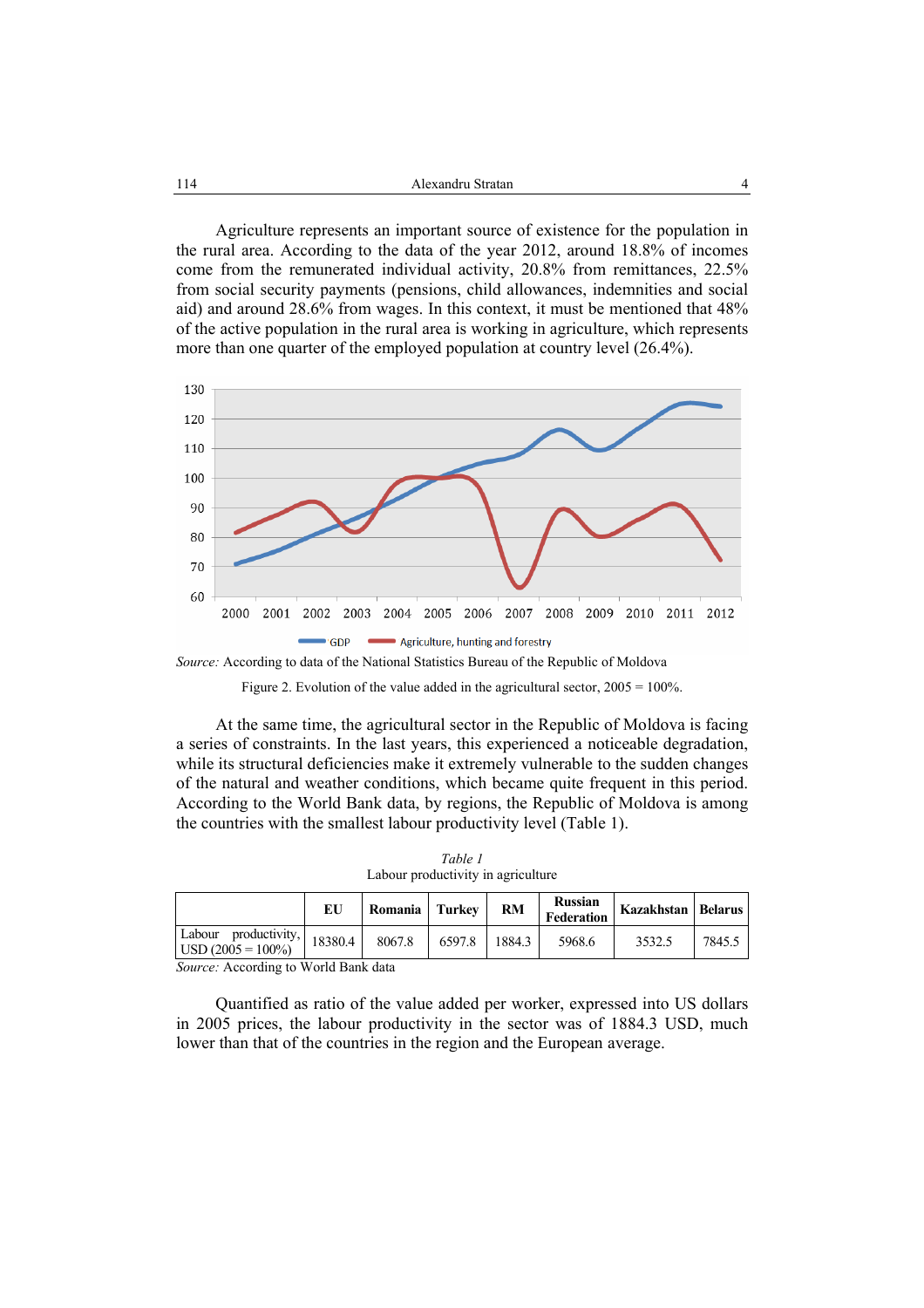Among the factors that contribute to the low productivity, we can mention the following:

• The structure of the agricultural farms, mainly concentrated into the small household farms. According to the 2012 data, about 50.8% of the agricultural production was obtained on the population's households;

• The poor endowment with technical equipment of the agricultural holdings, the agricultural machinery owned by the agricultural producers being most often obsolete, with a high wear-and-tear degree;

• The low education level of the population employed in the sector, which negatively affects the process of structural transformation and the technological progress.

• Poorly diversified structure of the planted areas, etc.

**The competitiveness of the Moldovan foreign trade with agri-food products on the European Union market and on the Customs Union market – The Russian Federation, Kazakhstan, Belarus.** The agricultural sector is a special branch in many economies, including the developed countries, some of the reasons for this hypothesis being previously mentioned. Mainly in the case of the latter, although agriculture is not necessarily the basic branch for ensuring the economic growth, these countries are important players on the international market of agri-food products.

And the risk is much higher in the case of the countries in which this sector has a determinant role in the structure of its production and exports. In this case, the sector competitiveness, revealed both by the internal performance and by the external performance, is a key factor in the diminution of its volatility to the different modifications of the market or of the natural conditions and consequently in the overall economy stability.

We can speak here about Moldova's case, a small country, with a high opening degree, yet characterized by a high dependence on imports. The sources for ensuring the increase of national incomes are less diversified and unsustainable in time.

The Republic of Moldova suffers from a chronic current account deficit. The small geographical area and the lack of certain special natural resources, inevitably contribute to a high dependence of the economy on imports; however, for several years, together with the facilitation of foreign trade operations, there was a mass import of these products that the country might produce with its own capacities. At the same time, as regards incomes, the receipts obtained from exports are volatile, which reveals the specificity of the domestic production sector, in which agriculture and food industry have a relatively high share; also, the high share of the re-exports, the geographical concentration on high risk markets and others. The inflow of foreign investments is very low. The foreign investments, even though implying the increase of the country's foreign debt, are late to come. The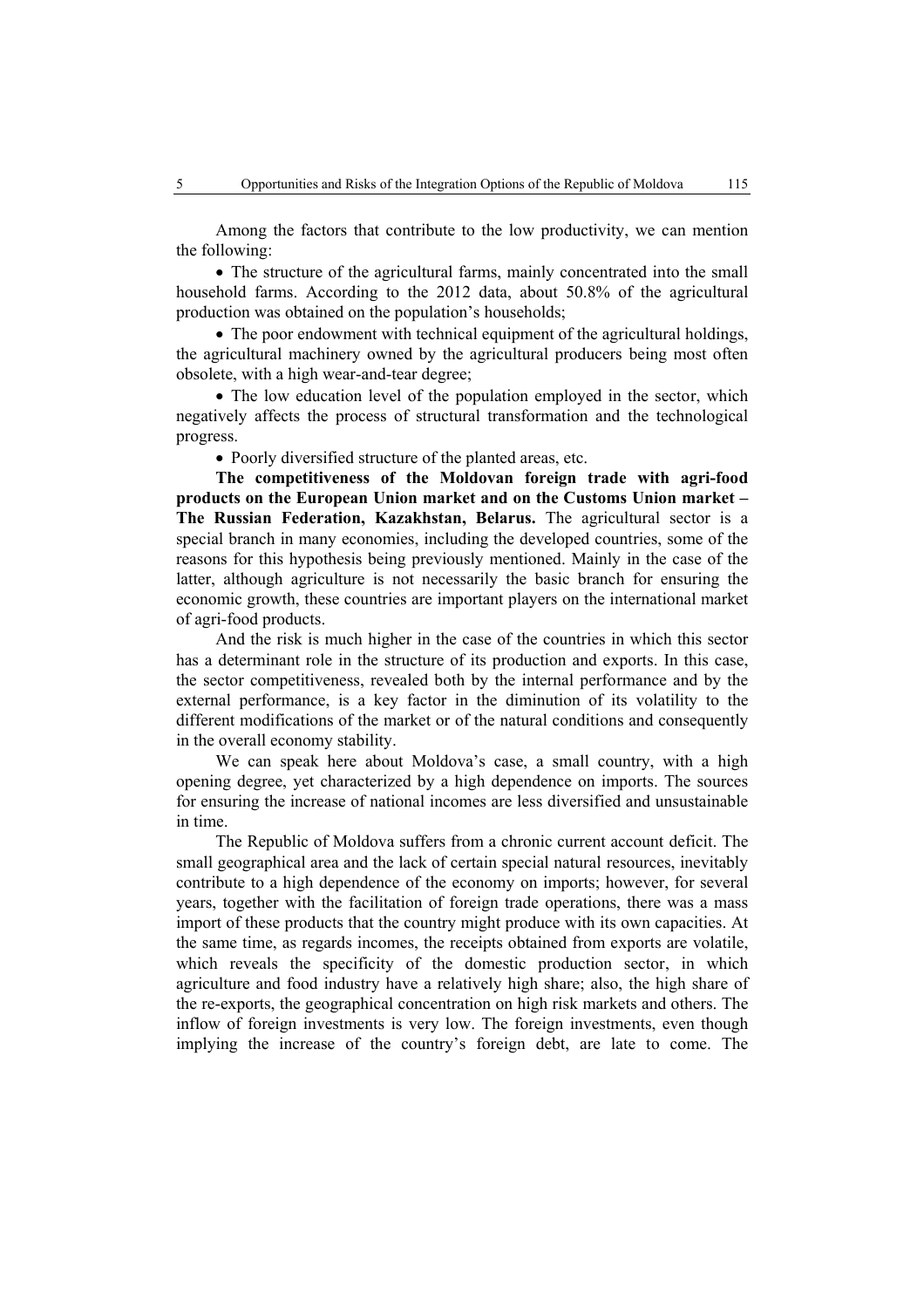remittances, which represent an important source for the population's incomes, are not a sustainable source in time, and the experience proved that the correlation between them and the performance of domestic production is quite fragile.

In this context, as the Republic of Moldova is getting ready to establish a deep and comprehensive free trade area with the EU countries, the external competitiveness of the Moldovan agri-food sector was investigated, in order to assess the potential impact of the foreign trade liberalization upon this sector. At the same time, a comparative analysis with the countries of the Customs Union was included, namely with the Russian Federation, Belarus and Kazakhstan, in order to get a picture of the effects that could have been generated by an alternative decision of accessing to this structure.

According to the data of the year 2012, although it is not the most relevant indicator, given the great fluctuations of the agricultural production as a result of the drought in that year, the agri-food production value reached about 875.3 mil. USD, accounting for 40% of total exports (Figure 3). This is quite a high share compared to other countries in the region, which can also serve as an indicator of the country's international specialization in the given sector.



Figure 3. The foreign trade with agri-food products in the region.

The calculations reveal on a moderate concentration level by groups of products in this sector in the Republic of Moldova, the Herfindahl Hirschman Index (HHI), calculated on the basis of export data presented according to the Harmonized System (HS) of Classification disaggregated into 4 digits, taking the value 0.19 in the year 2012. The index calculated at a more disaggregated level indicates lower values, which also fall within the limits of a moderate concentration index (Table 2).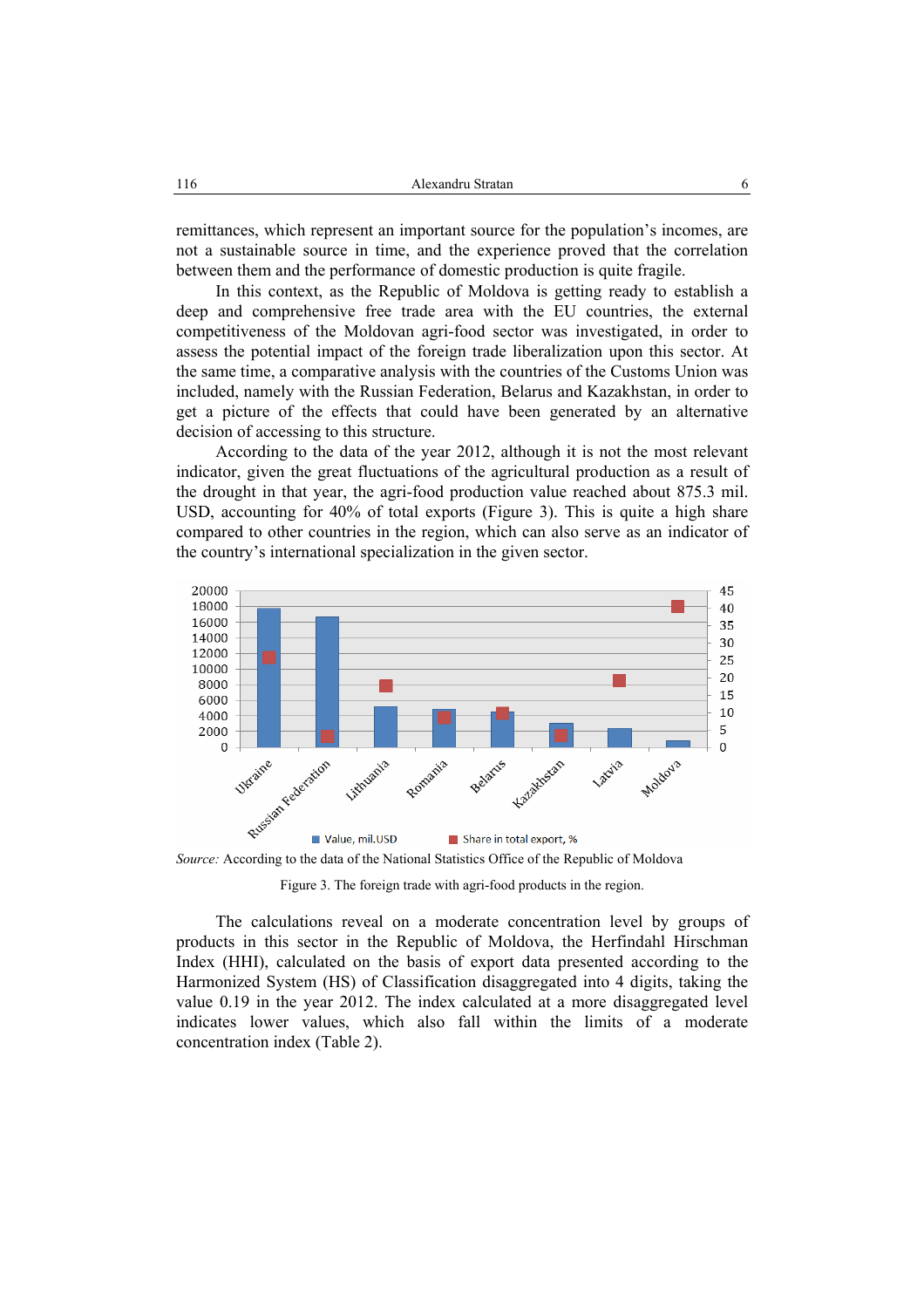|                   | 2009          | 2010   | 2011  | 2012  |
|-------------------|---------------|--------|-------|-------|
| HHI (HS dis. 4)   | 0.214         | 0.189  | 0.183 | 0.191 |
| $HHI$ (HS dis. 6) | 0.178         | 0.162  | በ 171 | 0.167 |
| ____              | $\sim$ $\sim$ | ______ |       |       |

*Table 2*  The export concentration degree by product categories

*Source:* Author's calculations according to WITS data

The main goods that contribute to the increase of agri-food exports are wine and grape must, wine distillate, shelled nuts, sunflower seeds and sunflower oil, apples and apple juice, sugar and other.

These goods are largely found on the list of the top 10 products exported by the Republic of Moldova, for which the world market share, although small, is higher compared to other exported products (Figure 4). In the year 2012, in spite of agricultural production diminution by 22.3% compared to the year 2011, the Moldovan exports of agricultural products accounted for about 0.07% of the world exports on this market. At the same time, fruit gained a market share of 0.21%, alcoholic beverages 0.2%. At the same time, we have to mention that except for wines, their production does not make it possible to create high value added, and the agri-food sector is mainly has low capacities to increase the value added compared to other sectors.



*Source:* According to the data of the National Statistics Office of the Republic of Moldova Figure 4. Top 10 products in the Moldovan exports (2012).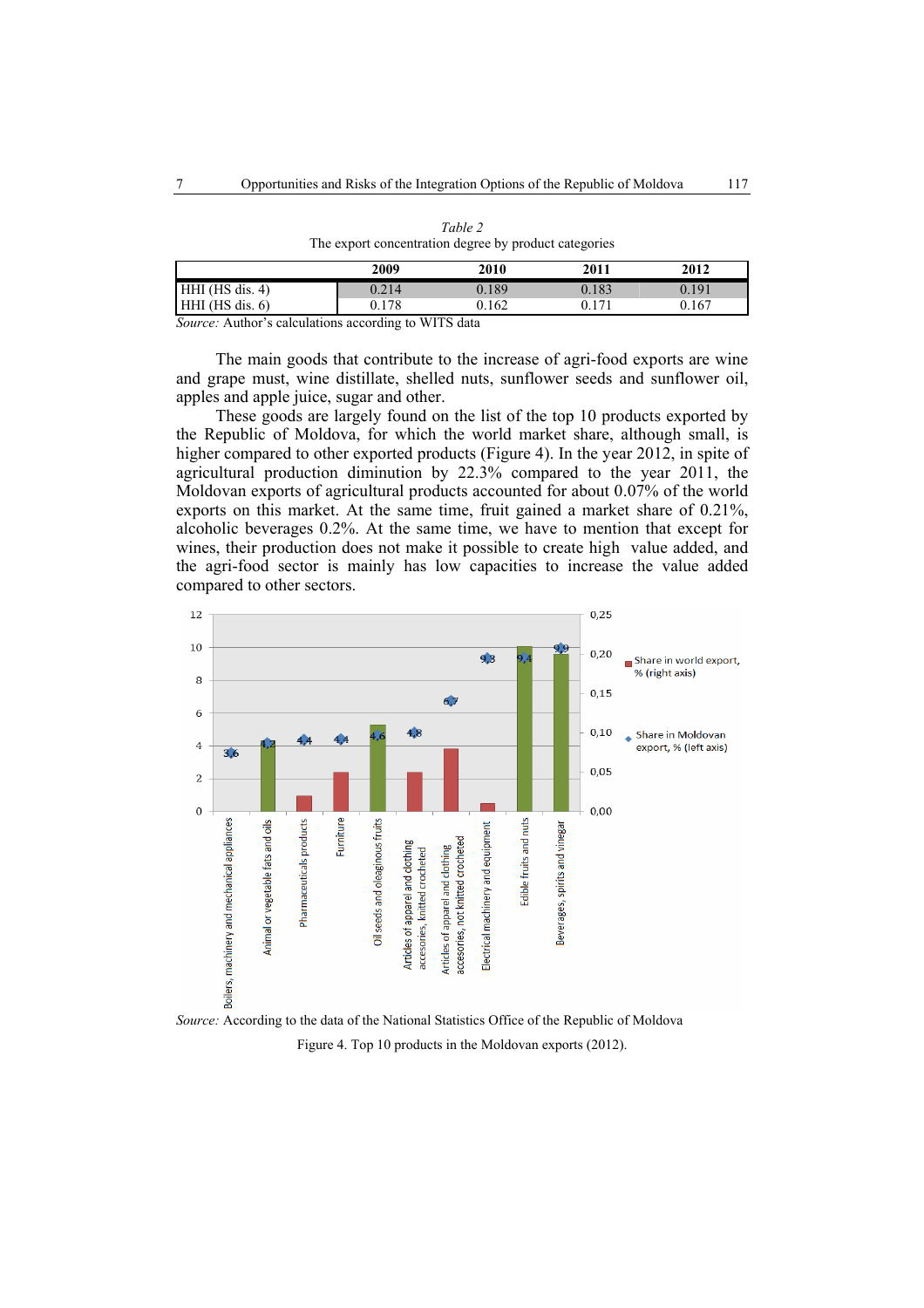A major constraint for the sector, which had critical impact upon the sector and upon wine production in particular in the year 2006, is the relatively high geographic concentration of agri-food exports. In the year 2012, the geographic HHI was at the lowest level of passing from high to moderate concentration (Figure 5).



*Source:* Author's calculations according to WITS data



About 27% of the exports from the given category of products go to the Russian Federation. The 9 main markets where three quarters of the Moldovan agri-food deliveries are concentrated are the following: the Russian Federation, Romania, Belarus, Ukraine, Italy, Poland, Kazakhstan, France, United States of America and New Zealand.

For the assessment of the agri-food exports competitiveness on the Western market and on the market of the Customs Union in the Eastern space, we calculated the concentration index and the diversity of exported products through the number of categories of exported products disaggregated into 4 digits according to HS on both markets, Turkey inclusively (Table 3).

78.4% of total exports of agri-food products were exported to the Customs Union, the European Union and Turkey in the year 2012, with a total value of 688.9 mil. USD. 37.9% of the exports of this category of products were delivered to the Customs Union, 38.6% to EU and 1.8% to Turkey.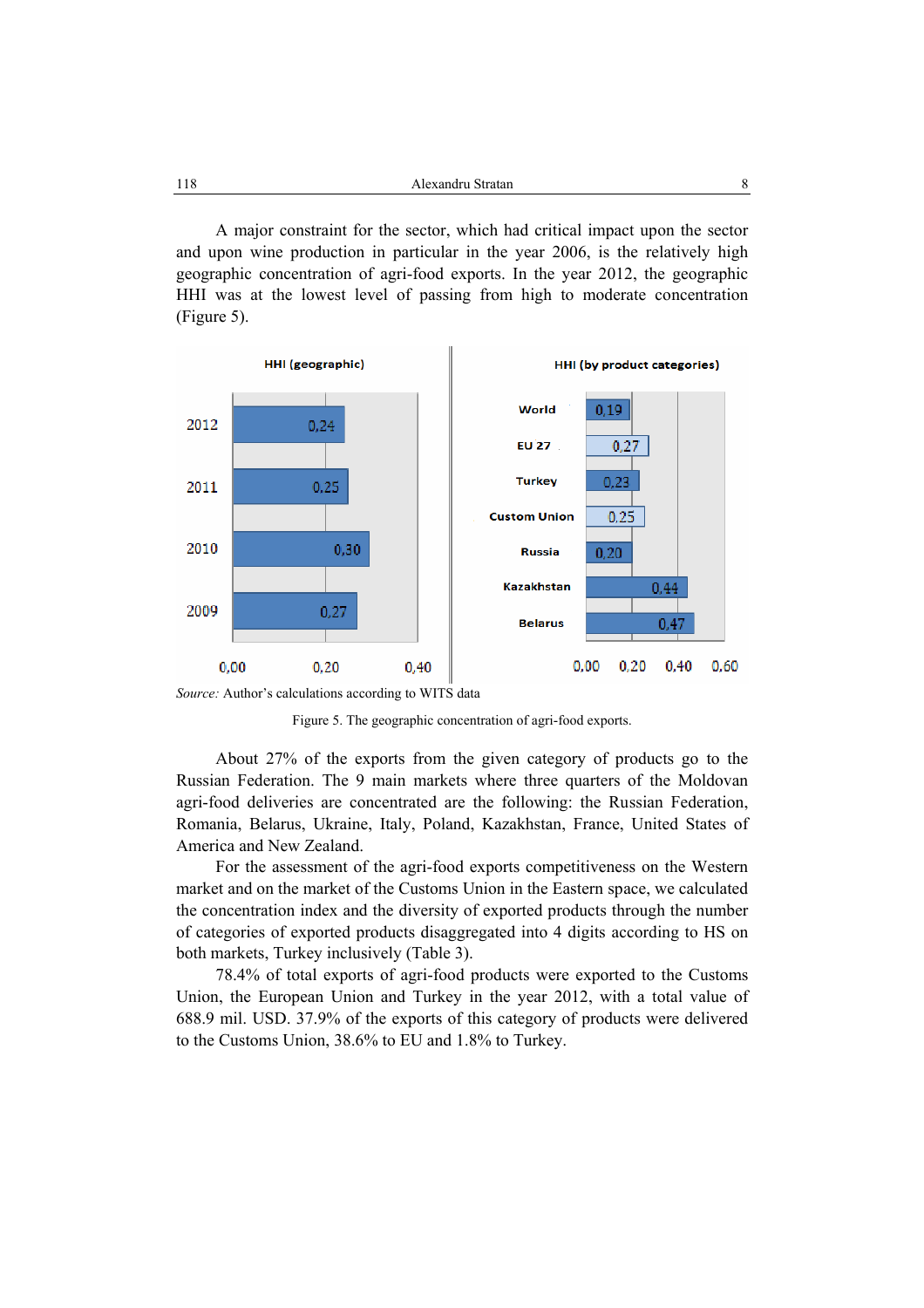|                                                         | <b>Customs</b><br>Union | <b>Belarus</b> | Kazakhstan | <b>Russia</b> | <b>Turkey</b> | <b>EU-27</b> | World |
|---------------------------------------------------------|-------------------------|----------------|------------|---------------|---------------|--------------|-------|
| Total no. of exported<br>products                       | 121                     | 121            | 121        | 121           | 121           | 121          | 121   |
| Number of positions to<br>the respective<br>destination | 71                      | 37             | 36         | 62            | 15            | 76           | 121   |

*Table 3*  Number of exported products according to 4-digit HS (2012)

*Source:* Author's calculations according to WITS data

First of all, we must mention that the value of exports was more or less equally distributed between East and West. At the same time, while out of the three member countries of the Customs Union about 71% of the agri-food products go towards the Russian Federation, in the European Union, in the year 2012, half of the exports with this destination went to Romania, Italy and Poland.

At the same time, a high concentration by groups of products can be noticed on these markets. In the Customs Union HHI represented 0.25 in 2012, mainly due to the high concentration of exports in Belarus and Kazakhstan, and further on, the range of exported products was very limited in these markets. According to 4-digit HS, out of the 121 categories for which exports were registered in the year 2012, Belarus and Kazakhstan covered only about 30-31% of their number.



*Source*: Author's calculations according to WITS data

Figure 6. The geographic distribution of the agri-food exports (2012).

Among the main categories of exported products to the Customs Union's market we can find the following: grape wine; apples; wine distillates; apricots, cherries and peaches; grapes; tomatoes; fresh or refrigerated beef, some of these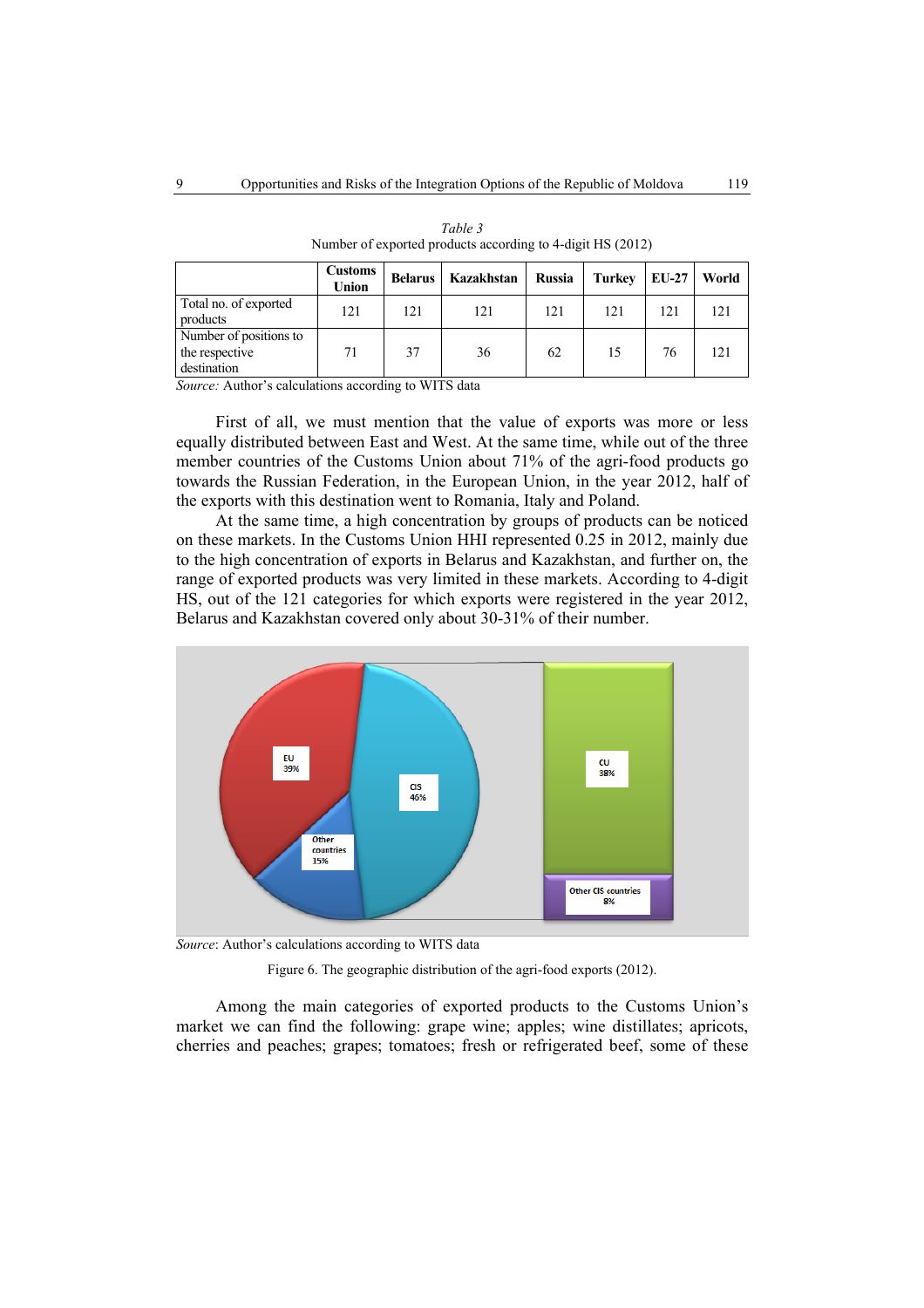being exported in 90% or even 100% to this destination (Clipa, 2013). Around 66% and 61% respectively of the exports to Belarus and Kazakhstan were represented by wines and wine distillates.

The concentration degree of products exported to the European Union shows relatively higher values by comparison with the situation in the Customs Union. In the year 2012, around 43.5% of the agri-food products exported to this market consisted of oils from sunflower seeds and nuts. At the same time, overall, the range of products exported to this destination is less diversified as compared to that exported to the Eastern markets. Other products delivered to the European market in great quantities are the following: sunflower seeds; fruit juice; sugar from sugarcane or sugar beet and the chemically pure saccharose, in solid state; wine, soybeans and soybean oils; bakery, pastry products and biscuits that can also contain cocoa; maize, etc.

As regards Turkey, although in the year 2013 this country was in the top 5 main markets, the agri-food exports shows a concentration degree from moderate to high, and their range was very narrow  $-15$  denominations from the 4-digit HS. represented by products exported under raw form. Among the first 5 exported agrifood products that represented about 84.1% of total were the nuts, the sunflower seeds, the barley, the rape seeds, wheat and meslin.

As a result, it can be noticed that the top products exported to the Customs Union and EU are differentiated, with certain exceptions. Except for wine, which is found in the top 10 main products exported both to Eastern and Western markets, in the Customs Union mainly agricultural products under fresh form are delivered: different fruits and vegetables, meat that is exported in very small amounts or whose import is even restricted in the European Union. On the other hand, both industrial and cereal crops are exported to the EU, under both raw and processed form, as well as other products of the food industry. At the same time, it must be mentioned that the number of categories of products for which the Republic of Moldova has revealed comparative advantage (RCA) at export versus the European Union and Turkey, 58 and 62 tariff categories, is significantly lower compared to the Customs Union – 86 tariff categories.

Table 4 reveals the results of the calculation of the trade specialization index made on the basis of 4-digit HS using the Bella Balassa formula. The index is calculated by relating the share of the sectors of a given country to total trade, on one hand, and of the share of world exports from the corresponding sectors in total world export, on the other hand (International Trade Center).

This indicator is to be interpreted with caution, as it does not exclude the effect of different non-tariff barriers that might contribute to the creation of the comparative advantage in certain sectors; in this context, the most relevant example is represented by the subsidies provided for this purpose by different countries. At the same time the indicator creates a general picture of the sectors in which certain countries have potential to compete on the international market.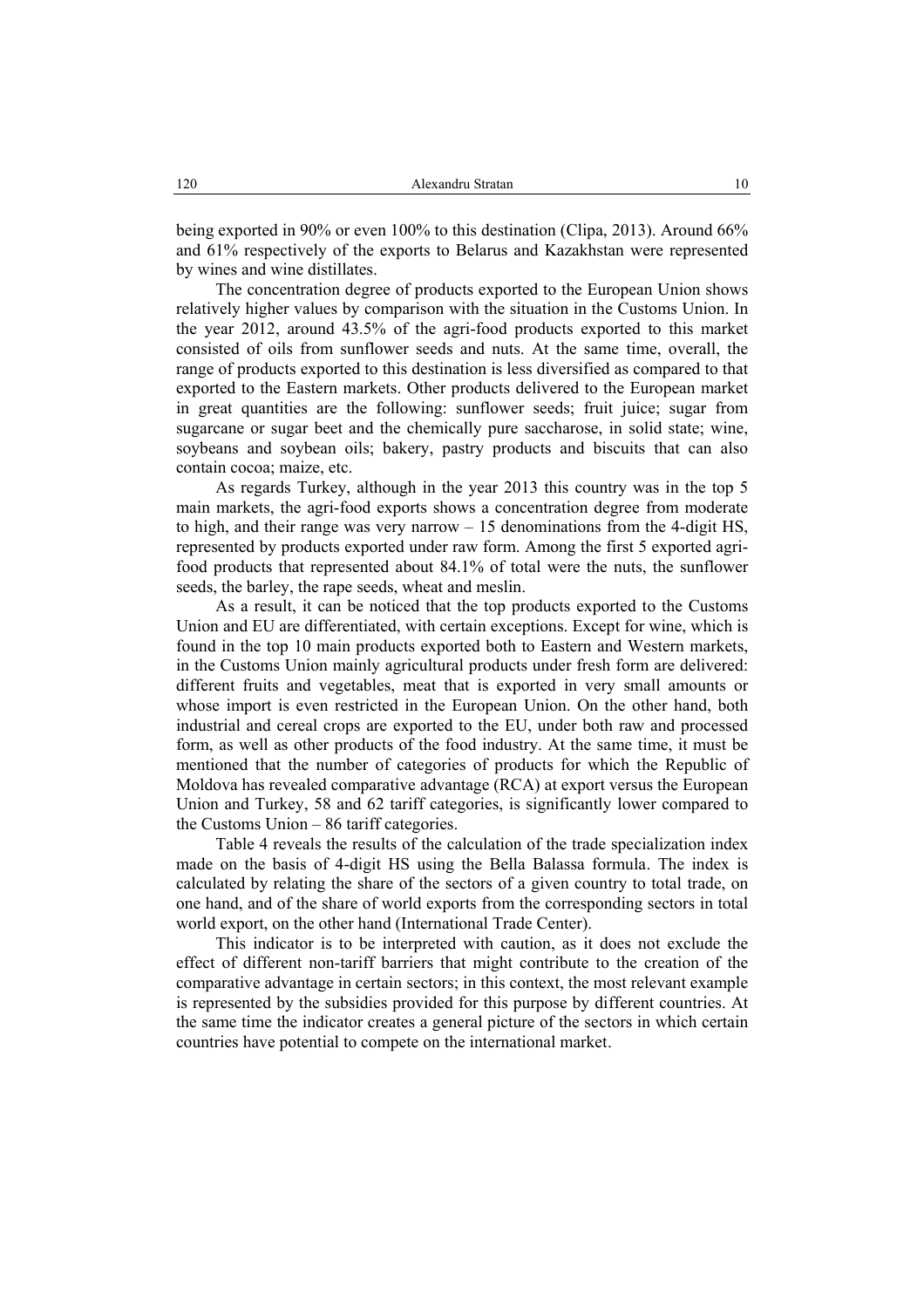|      | World | <b>Customs</b><br>Union | <b>Belarus</b> | Kazakhstan | <b>Russian</b><br>Federation | <b>EU-27</b> | <b>Turkey</b> |
|------|-------|-------------------------|----------------|------------|------------------------------|--------------|---------------|
| 1206 | 13.0  | 165.8                   | 1747.0         | 212.9      | 148.2                        | 82.7         | 50.7          |
| 2307 | 5.6   | $+$                     | $^{+}$         | $+$        | $+$                          | 45.3         | 201.1         |
| 0802 | 5.2   | 1180.4                  | 2197.6         | 1130.3     | 1142.9                       | 129.0        | 5.7           |
| 1512 | 4.6   | 14.5                    | 385.7          | 85.8       | 11.8                         | 68.9         | 13.6          |
| 0809 | 3.6   | 2094.6                  | 147.7          | 39983.2    | 215273.2                     | 28.9         | 8.4           |
| 2204 | 2.7   | 10101.5                 | 1826.8         | 145838.1   | 13185.6                      | 15.8         | 1081.6        |
| 0808 | 2.7   | 291.2                   | 20.8           | 23170.4    | 9602.9                       | 24.8         | 60.0          |
| 0205 | 1.7   | 766.9                   | $^{+}$         | $+$        | 606.9                        | 14.1         | $+$           |
| 2001 | 1.7   | 78.2                    | 7.2            | 1817.6     | 253.4                        | 16.6         | 1.6           |
| 2208 | 1.4   | 75.7                    | 37.5           | 1834.5     | 70.2                         | 8.4          | 161.5         |
| 2009 | 1.4   | 210.5                   | 222.1          | 1219.1     | 183.0                        | 12.6         | 11.3          |
| 2206 | 1.3   | 435.2                   | 55.2           | $^{+}$     | 762.1                        | 9.4          | 814.1         |
| 2306 | 1.3   | 7.5                     | 22.7           | 11.7       | 6.6                          | 16.1         | 214.3         |
| 1703 | 1.1   | 7.7                     | 10.6           | 18.9       | 6.8                          | 20.0         | 2818.2        |
| 0806 | 1.1   | 1020.5                  | 135.5          | 496.6      | 4232.9                       | 16.6         | 1.5           |
| 2105 | 1.0   | 30.1                    | 9.9            | 582.9      | 30.5                         | 5.4          | 9.4           |
| 2005 | 1.0   | 71.2                    | 30.4           | 1074.9     | 68.1                         | 7.4          | 5.5           |

*Table 4*  The products for which the Republic of Moldova has positive revealed comparative advantage at world level and compared to its partners in the Customs Union, European Union and Turkey  $(2012)^2$ 

*Source:* Author's calculations according to WITS data

Note: those positions were marked with "+" for which the comparative advantage of the Republic of Moldova versus the mentioned partners mainly results from the absence of exports on these tariff positions of the given countries.

According to the RCA index, the number of the tariff positions for which the country has revealed comparative advantage in the world trade is limited – 17 categories out of 121 categories exported by the Republic of Moldova and 196 at world level by the countries of the world in the year 2012. At the same time,

 $2^2$  The codes correspond to the Harmonized System of Classification, to the following products: 1206 – Sunflower seeds, whether or not broken; 2307 – wine lees, argol; 0802 – other fruits nesoi in shell, fresh or dry, even without shell or decorticated; 1502 – Oils from sunflower seeds, safflower oil, cotton and their fractions, even refined, but not chemically modified; 0809 – Apricots, cherries, morello cherries, peaches (including nectarines), plums&sloes, fresh; 2204 – Wine of fresh grapes, grape must; 0808 – Apples, pears and quinces, fresh; 0205 – Meat of horses, asses, mules, fresh, refrigerated or frozen; 2001 – Vegetables, fruits and other edible roots, prepared or preserved by vinegar; 2208 – Wine distillates, brandies, liqueurs and other alcoholic drinks; 2209 – Fruit juice (including must from grapes); 2206 – Other fermented beverages (for example: cider from apples or pears, mead, etc.); blends of fermented beverages and non-alcoholic drinks;  $2306 -$  oilcake etc nesoi, from vegetable fats & oils nesoi; 1703 – Molasses from the extraction or refining of sugar; 0806 – Grapes, fresh or dry; 2105 – Icecream and other edible ice, with cocoa or not; 2005 – Vegetables nesoi prepared or preserved other than in vinegar, not frozen, other than the products on the position 2006.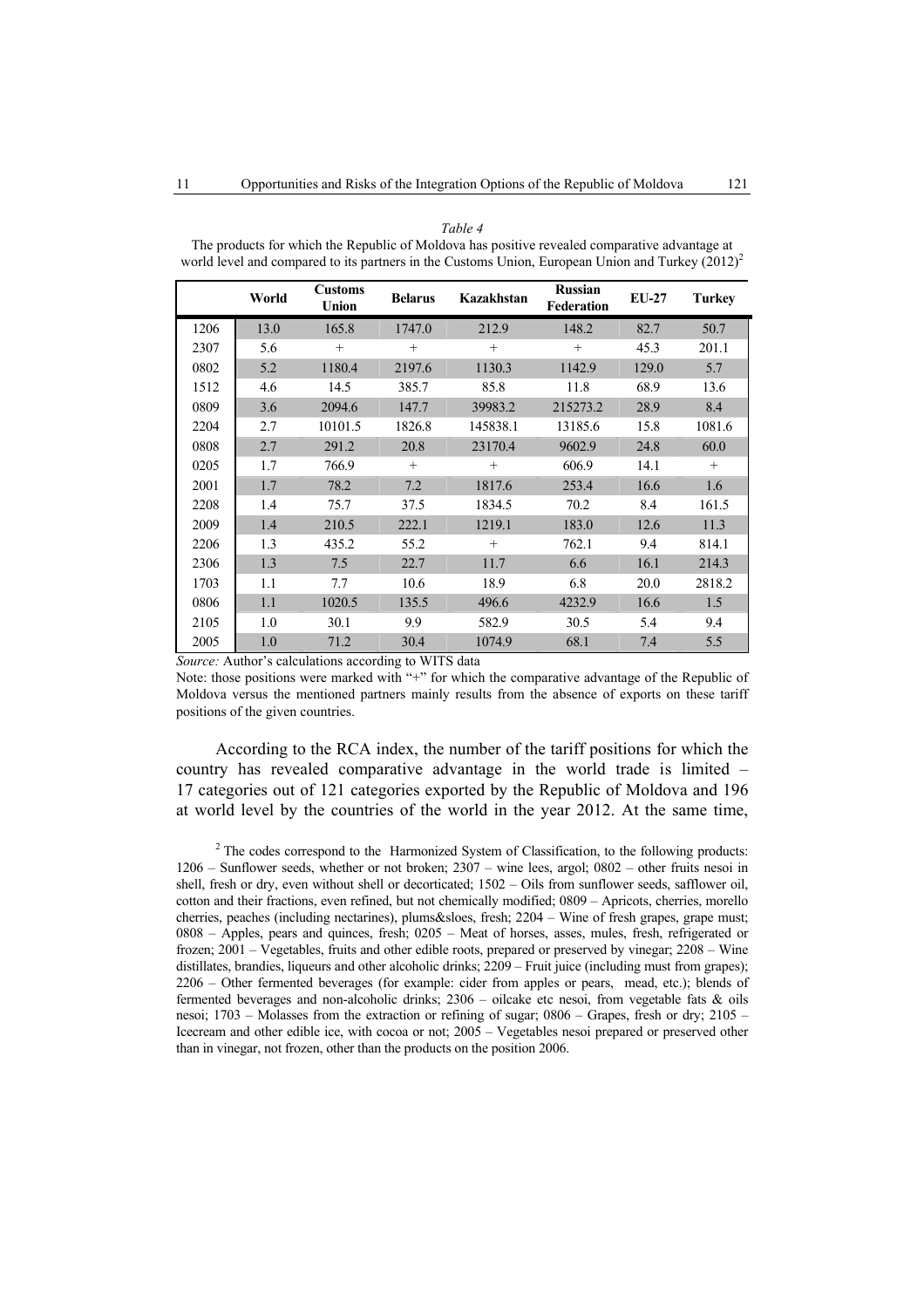these are those products for which the Moldovan exporters have comparative advantage compared to all the investigated partners.

Summarizing the main performances of the agri-food export to these three destinations, a few general tendencies could be highlighted. The Customs Union is the traditional market that permits the sale of more than one-third of the Moldovan export of agri-food products, and the reduced imports from this destination makes it possible to maintain a positive trade balance, which exceeded 200 mil. USD in the years 2010-2012. At the same time, the bilateral trade with these states was noticeably tempered in the last years, and the average annual growth rate in the period 2006-2012 was much under the general level. The high geographic concentration also determines an increased volatility of exports to the Customs Union.

The agri-food exports had a relatively high dynamics in this period (Table 5). It is a relevant fact that the Republic of Moldova also exports products with a higher value added to the Western countries. At the same time, the exports remain highly concentrated, certain products being even restricted on this market, because of domestic producers' non-respecting the European quality standards. A pressure from imports was also felt, which are also on the rise, the coverage of imports by exports being higher than 100%.

*Table 5*  Moldova's foreign trade growth rate, (annual average, 2006-2012), %

| <b>Trade flow direction</b> | <b>Exports</b> | <b>Imports</b> |
|-----------------------------|----------------|----------------|
| MD total                    |                | 17.0           |
| $MD - EU$                   | 18.8           | 15.6           |
| $MD - Turkey$<br>MD – CU    | 100.1          | 28.1           |
|                             | 2.7            |                |

*Source:* Author's calculations according to WITS data

As regards Turkey, the Republic of Moldova seems to be disadvantaged on the agri-food market in competition with this partner, attesting a negative trade deficit in the bilateral trade. Exports are relatively small, the concentration is moderate, yet with a weak diversification, consisting mainly of non-processed agricultural products (Figure 7).

Overall, the main development indicators of the sector indicate the existence of a series of background constraints limiting the domestic supply of agri-food products, together with other factors that reduce the competition capacity of domestic agricultural producers. We could mention here the low quality infrastructure development, the poor development of agricultural infrastructure, the excessive agricultural land fragmentation, the low business expertise and the lack of cooperation between producers, etc.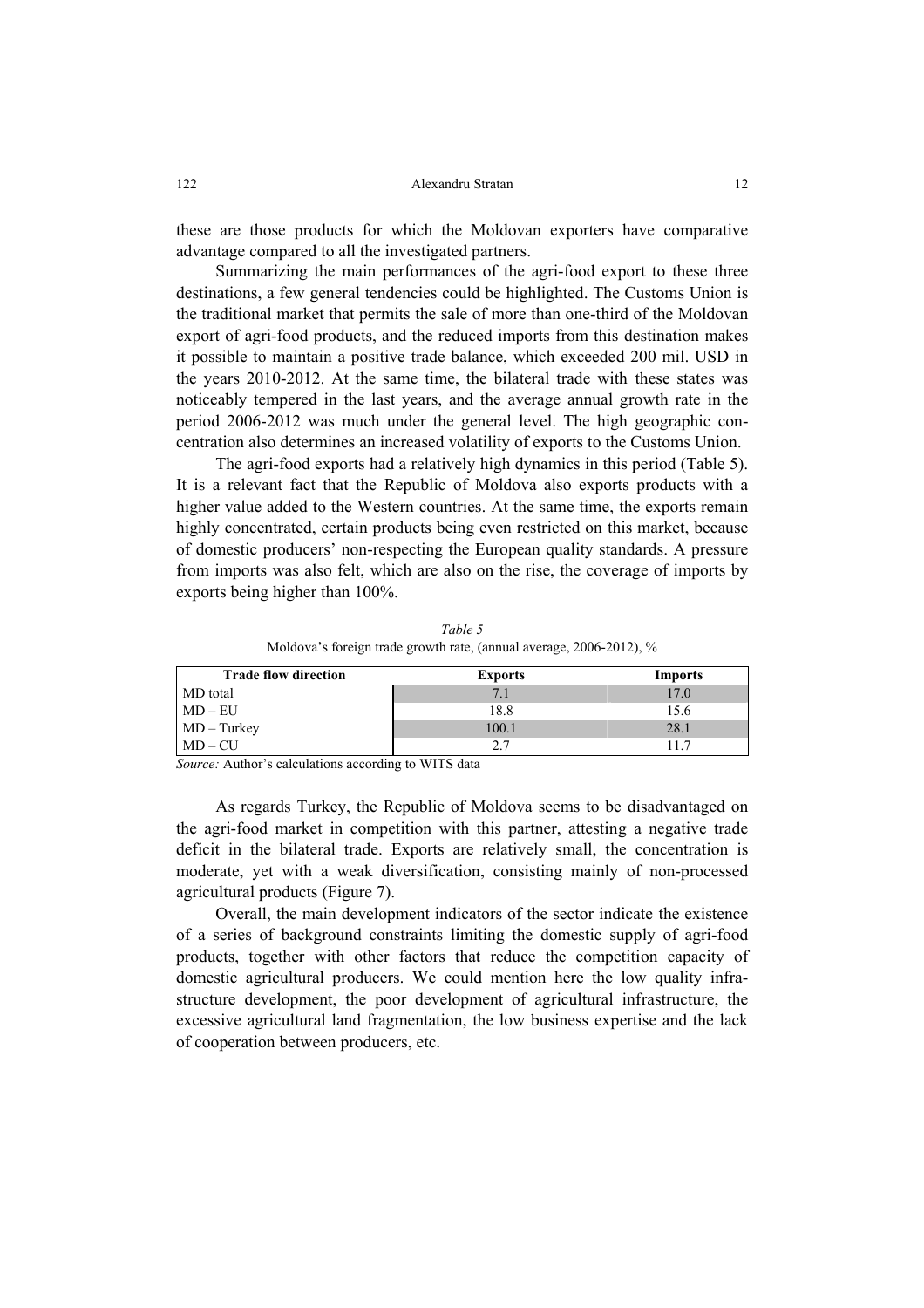

 *Source:* Author's calculations according to WITS data

Figure 7. Evolution of Moldova's trade balance deficit with agricultural products (2012).

**Summing up the risks and opportunities of the integration options of the Republic of Moldova with regard to the agricultural sector.** In the month of November of the previous year, the Republic of Moldova initialled the Association Agreement with the European Union, which provides for the establishment of a Deep and Comprehensive Free Trade Area (DCFTA) between the parts; in the next part we shall try to assess the main risks, and also the opportunities for the domestic agri-food sector. In this context, we shall evaluate the potential effects of deepening the economic integration process in the CIS area – the accession to the Customs Union – Russia, Belarus, Kazakhstan.

*Impact of the DCFTA with the European Union.* The foreign trade between the Republic of Moldova and the European Union currently takes place within the asymmetrical preferential trade regime, which means "0" tariffs for the agri-food products exported to this destination, with certain exceptions:

– the products of animal origin, the cereals, the white sugar and the grape wine that are permitted at export in the limits of the established tariff quotas;

– fruit and vegetables, which are exempted from the *ad-valorem* import tax. At the same time, a great part of these products are subject to minimum import entry prices (Council Regulation, 2008).

Several previous studies indicate that even under the present conditions the domestic exporters cannot fully benefit from the existing preferential regime. The greatest constraint in this respect is their low capacity to adjust to the European quality standards. Although several years ago the Republic of Moldova started the modernization of the quality infrastructure, this process involves high costs and takes time.

Taking this into consideration, the agri-food sector was given a special role in the negotiation of the agreement, both as regards the imports in the Republic of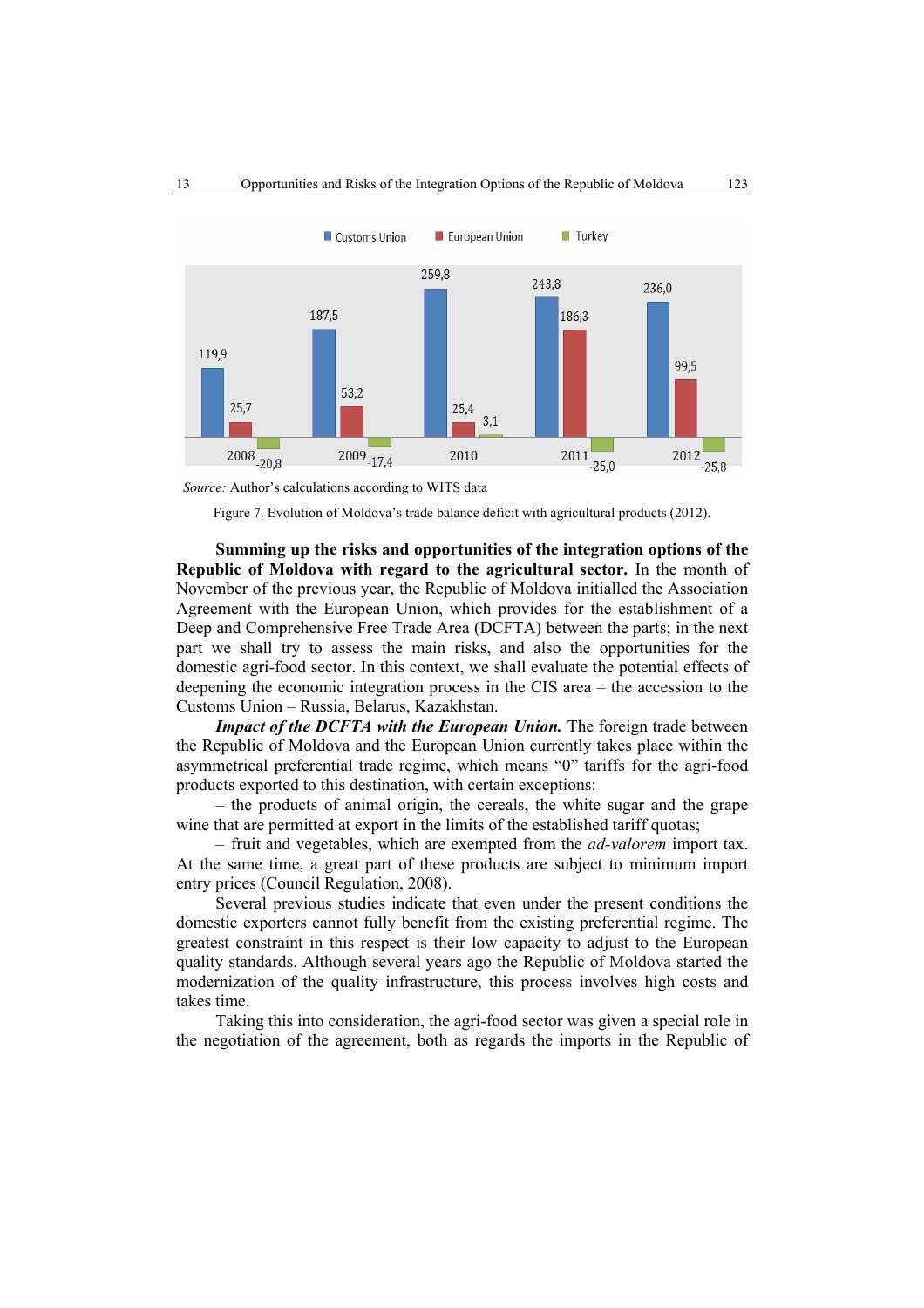Moldova and in the EU. Thus, according to the Association Agreement, title  $V$ dedicated to the trade and trade-related aspects and the annexes related to this title, with the signing of the Agreement the parties will grant mutual free access on the market for the products originating from the Republic of Moldova and EU, with certain exceptions.

The European Union will maintain certain tariff and non-tariff barriers for certain products:

a)Tariff quotas – tomatoes, garlic, table grapes, apples, plums, grape juice;

b)Customs taxes with the exclusion of the *ad-valorem* tax – artichokes, cucumbers, courgettes, oranges, clementines, mandarines, pears, apricots, cherries, nectarines, peaches, grape must, etc.

The Republic of Moldova will reserve its right to gradually liberalize the import of products according to some pre-defined schemes, in different terms, depending on the sector's sensitiveness. Thus, certain instruments in this respect can be distinguished:

1. Diminution of tariffs in 3 annual stages, starting with January 1 of the year immediately following the enforcement of the Agreement – process cheeses, other than grated cheese or cheese powder;

2. Diminution of tariffs in 5 annual steps, starting with January 1 of the year following the enforcement of the Agreement – fresh cheeses (from whey inclusively) unfermented cheese and curds, tomatoes, onions, courgettes, carrots, cucumbers, sweet peppers, nectarines, strawberries, sparkling wines and grape must, etc.;

3. Diminution of tariffs in 10 annual steps, starting with January 1 of the year following the enforcement of the Agreement – milk and cream from milk, concentrates, with sugar or other sweeteners, cherries, canned meat and meat preparations, turkey and bovine offal, unboiled;

4. Diminution of tariffs, starting with January 1 of the fifth year following the enforcement of the Agreement – fresh edible pork offal, refrigerated or frozen, grapes, apples, peaches, plums (*Association Agreement between the European Union and the European Atomic Energy Community and their Member States, of the one part, and the Republic of Moldova, of the other part*).

Besides these particular aspects, by the present Agreement "The parts will commit themselves to intensify the cooperation and good neighbourhood relations, including cooperation for the development of projects of common interest, mainly those that have in view the prevention and fight against corruption and crime. These commitments represent a key factor in the development of the good relations and cooperation between Parts and contribute to the regional stability and peace.

In fact, this agreement represents, for the Republic of Moldova, a complex agenda of reforms in domains that are fundamental for the functioning of the economy according to the market economy principles. The document will constrain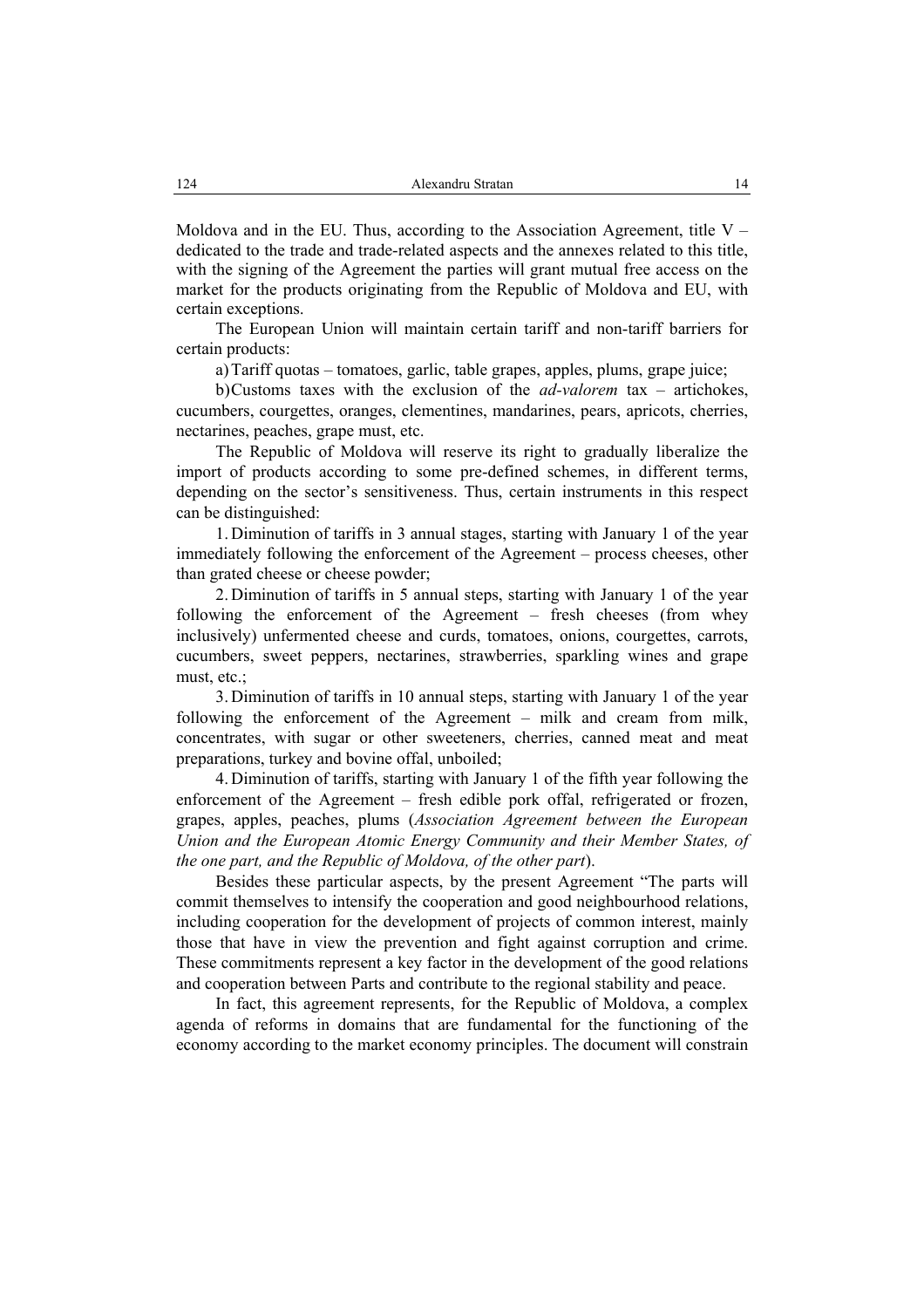the local authorities to promote the necessary reforms in several fields, such as: justice, public administration, competition, consumer protection, statistics, public finance administration, industrial policy, corporate governance, energy, transport, quality infrastructure, social policy.

In the case when these reforms are not promoted by the public authorities, by the business environment and society as a whole, the agreement might have a deeply negative impact upon the agri-food sector, which would produce effects in series upon other fields, such as labour employment, the population's living standard, public finance etc.

The liberalization of the agri-food imports from the European Union and Turkey would mean the removal of the customs tariffs at import, which would correspond to a diminution of the prices of imported products by about 10% in 10 years at most. According to the World Trade Organization, in the year 2012, the simple mean most favoured nation tariff rate in the Republic of Moldova for this category of products represented 10.5%. By each category, the simple mean tariff was: 14.7% for animal products, 12.8% for fruit and vegetables, 10.2% for cereals and cereal products, 13% for beverages and tobacco. For wines in particular, there is a customs duty of 0.5 euro for one litre of imported wine.

Although the competition pressure will benefit the local consumers, this could as well influence the level of their incomes, given the high level of the population employed in the agricultural sector. The elimination of instruments for the sector protection, without increasing its immunity could cause unemployment growth and the relatively weak qualification and the low vocational training of the available workers could create problems in their re-orientation towards other sectors.

At the same time, the rightful and responsible promotion of the program of reforms could generate multiple opportunities for the sector:

1. creation of an equitable business environment and a functional market, with fair competition rules;

2. increase of foreign investments in the sector and sector modernization;

3. diminution of the technical barriers and the diversification of the range of exported products to this market;

4. increase of the export activity of the domestic entrepreneurs, consolidated by a regulating framework for the trade relations foreseeable on long term;

5. development of the entrepreneurial culture as a result of the intensification of trade relations with economic partners in a more advanced development stage.

*The impact of a potential Customs Union membership.* As an alternative for the creation of DCFTA with the European Union, we considered it opportune to evaluate the effects that could have been generated by the accession of the Republic of Moldova to the Customs Union – Russia, Kazakhstan, Belarus. However, even at present, this is a subject leading to multiple debates.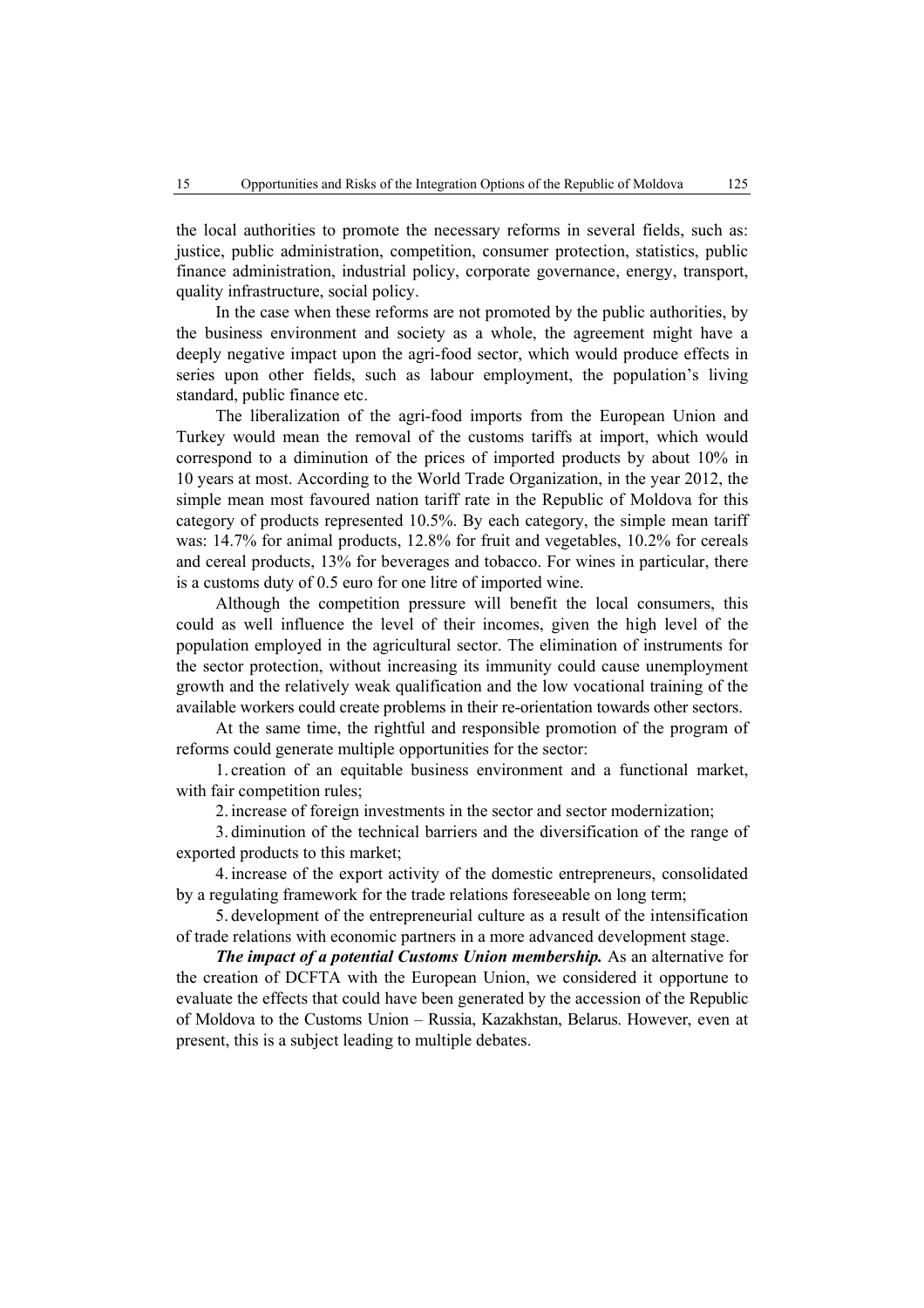The trade regime with the present members of the Customs Union has enjoyed a preferential treatment under CIS, since the obtaining of the country's independence. Since 2013, the trade relations with these states have developed under the multilateral agreement on the creation of the Free Trade Area in the CIS region, which was signed up in 2011.

The present agreement replaced the multitude of bilateral free trade agreements between the states, establishing a single regulatory framework for all the member states. This largely provides for the removal of barriers of any kind to reciprocal trade, although certain tariff barriers have been maintained under this framework, the customs tariffs at export being the most relevant in this respect.

Unlike the trade relations with the Western partners, the preferential trade regime with the member countries of the Customs Union is a symmetrical one, which means free access on the reciprocal markets.

In this context, according to the existing empirical evidence, it is unlikely that Moldova's accession to this structure could create new trade flows in the reciprocal trade – term defined in the specialty literature as trade creation effect.

It is true that the Republic of Moldova has a relatively higher specialization in the agricultural sector versus the Eastern partners compared to the Western partners, but those advantages that a preferential trade regime could provide for the intensification of the bilateral trade flows have been most probably used so far.

About 38% of the agri-food products exported by the Republic of Moldova go to the Customs Union market. This is the exclusive market for the sale of certain vegetable and meat products. The accession to the Customs Union, which directly involves the removal of controls at the internal frontiers, could contribute to the facilitation of trade with these categories of products. Similarly, the removal of export taxes of the member countries for different fuels, mainly for the Russian natural gas, could reduce the farmers' costs.

In the case when the Republic of Moldova had joined the Customs Union, certain costs that this process would have generated should be taken into consideration.

1. First of all, considering that the accession to the Customs Union would mean a common customs tariff and a common trade regime, the Customs Union membership is incompatible with DCFTA that the Republic of Moldova intends to sign with the European Union. Most probably, this also might have as effect the non-prolongation of the autonomous Trade Preferences granted by it, which could considerably affect the exports of agri-food products on the Western market. Thus, while at present, with certain exceptions, within the autonomous trade preferences, the exports of agri-food products benefit from free access on the EU market, the annulment of the autonomous trade preferences would mean imposing an average tariff of about 13.2% on the Moldovan products at the entry to the EU market (Table 6);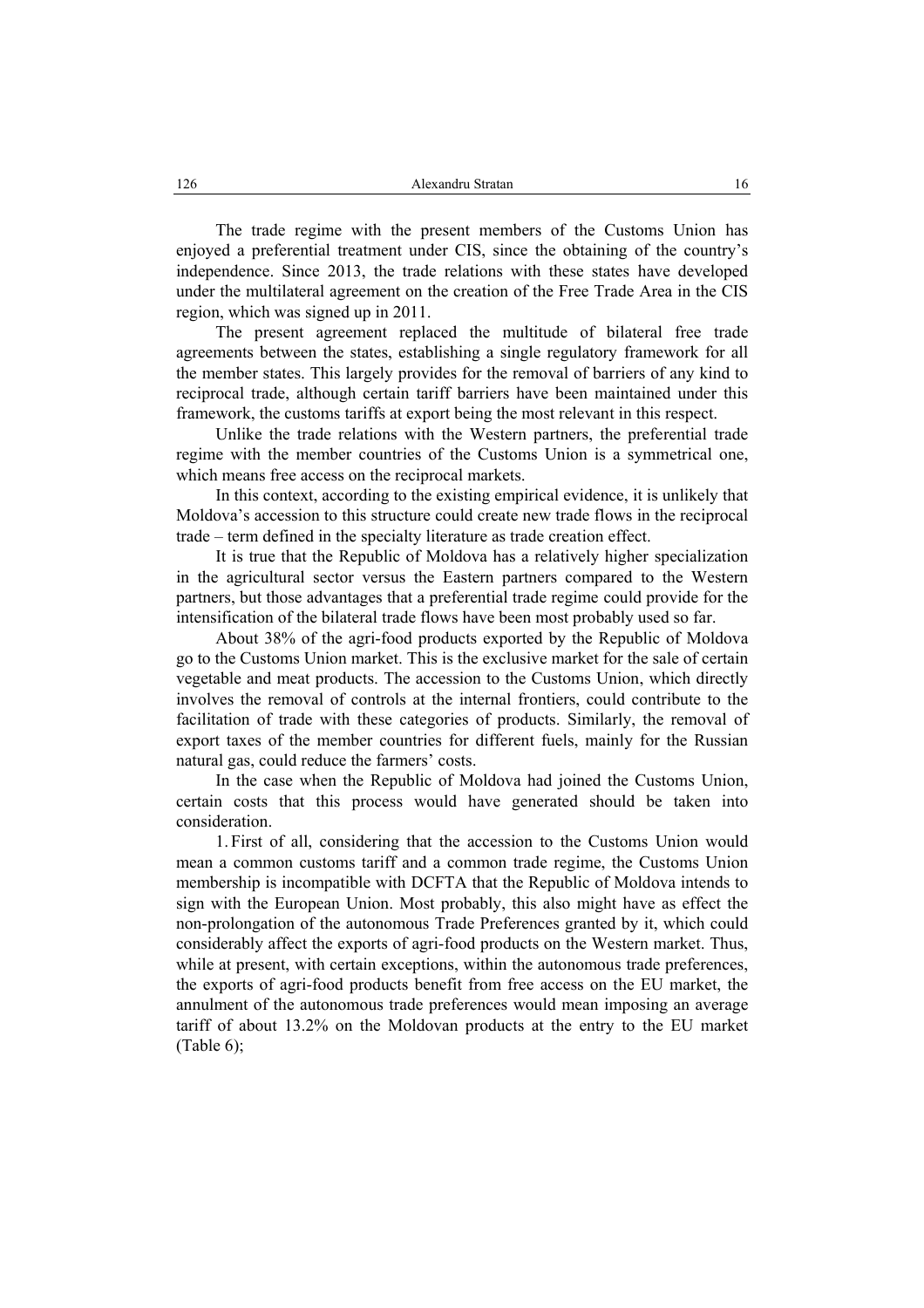| Country                   | All products | Agro-industrial<br>products | Industrial, non-<br>agricultural products |  |
|---------------------------|--------------|-----------------------------|-------------------------------------------|--|
| Republic of Moldova       | 4.6%         | $10.5\%$                    | 3.7%                                      |  |
| <b>Belarus</b>            | 9.7%         | 13.4%                       | $9.1\%$                                   |  |
| Kazakhstan                | 9.5%         | 13.4%                       | 8.8%                                      |  |
| <b>Russian Federation</b> | 10.0%        | 13.3%                       | $9.4\%$                                   |  |
| European Union            | $5.5\%$      | 13.2%                       | 4.2%                                      |  |

| Table 6                                             |
|-----------------------------------------------------|
| Comparative aspects of the MFN tariff by regions, % |

*Source:* According to the World Trade Organization data

2. The exports of agri-food products to the CU reflect a high geographic concentration level, this increasing the exports volatility, and also the sector's activity response to different shocks coming from the exterior. And, as shown by the experience of the year 2006, such shocks could sometimes have fatal consequences on certain sub-sectors of agriculture and food industry;

3. Productivity decrease in the sector, as a result of the customs tariff increase for the industrial products, including the capital imported from the third countries, which is so necessary for the technical endowment of the sector. We should also mention here the poor entrepreneurial culture and production organization, and at the same time the technical endowment of the agricultural enterprises and peasant household farms, which are reflected in the low productivity;

4. The risk of delaying some reforms necessary for the overall business environment development.

### **5. CONCLUSIONS**

The dilemma between East and West for the Republic of Moldova is an issue that has been highly debated in recent years. At present, the Republic of Moldova is to sign up a Deep and Comprehensive Free Trade Agreement with the European Union, which will put two important economic partners at the same level, having the possibility to best use the opportunities provided by the preferential trade regimes and by a tight cooperation.

At the same time, we approached this subject in the context of the agri-food sector development perspectives, considering it as being still of actuality; on the contrary, its neglection might have very bad effects upon the branch, in case there is a lack of awareness of potential existing risks.

Agriculture is one of the sectors that still largely contribute to the national economy growth. At the same time, in the last years, its evolution showed a relatively high volatility which also determined great oscillations in the economic growth rates.